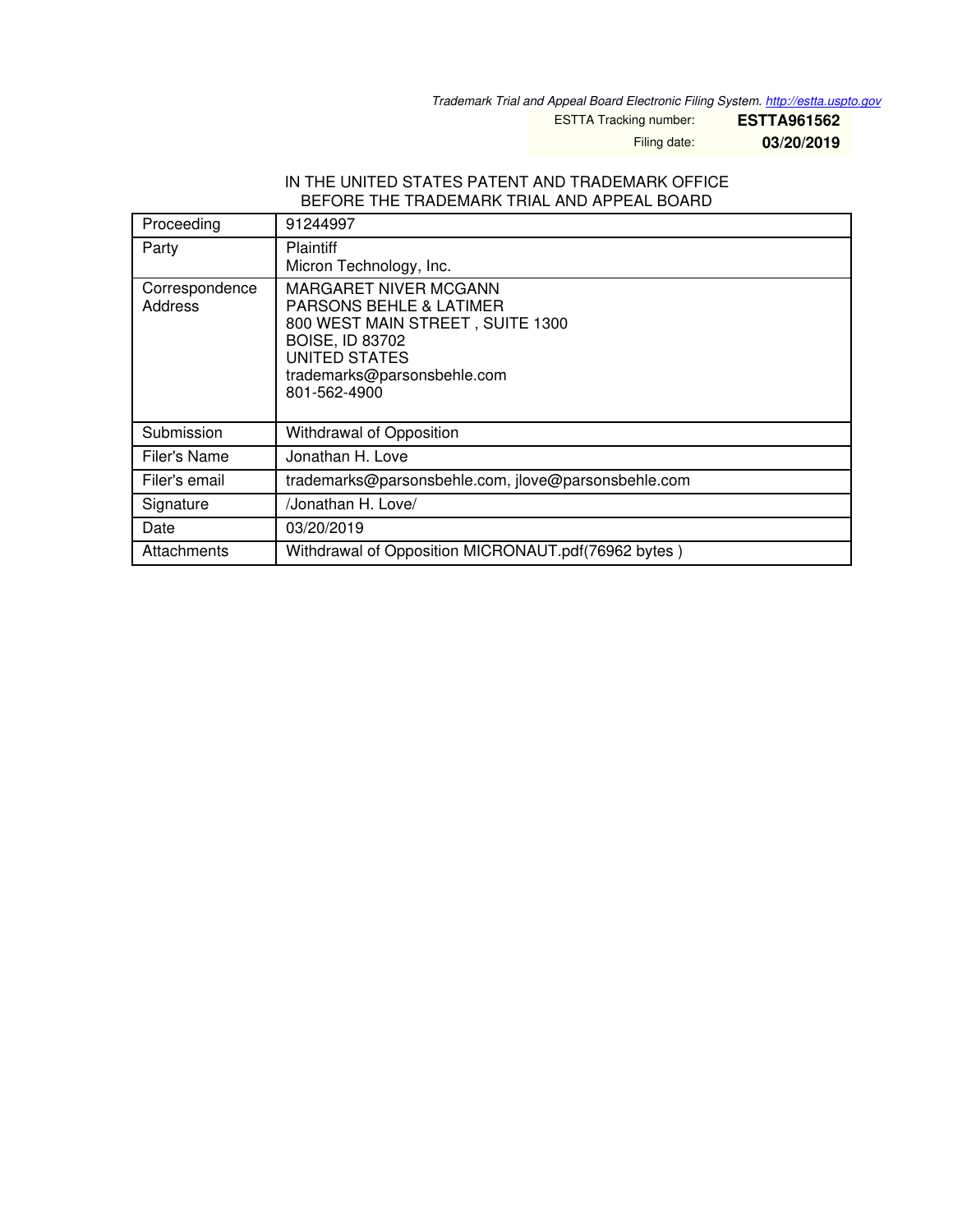# **IN THE UNITED STATES PATENT AND TRADEMARK OFFICE BEFORE THE TRADEMARK TRIAL AND APPEAL BOARD**

| MICRON TECHNOLOGY, INC., |                                                         |
|--------------------------|---------------------------------------------------------|
| Opposer,                 | Opposition No. 91244997                                 |
| V.                       | Serial No. 87/869,523                                   |
| OBJECT COMPUTING INC.    | Mark: MICRONAUT                                         |
| Applicant.               | Published in the Official Gazette on<br>October 2, 2018 |

### **OPPOSER'S WITHDRAWAL OF OPPOSITION PROCEEDING WITHOUT PREJUDICE**

Opposer, Micron Technology, Inc., pursuant to Rule 2.106(c) of the Trademark

Rules of Practice, 37 C.F.R. § 2.106(c), hereby withdraws its Notice of Opposition and

terminates this opposition proceeding. This withdrawal is without prejudice because

the applicant has not yet filed an answer.

DATED this 20th day of March, 2019.

## PARSONS BEHLE & LATIMER

/Jonathan H. Love /\_\_\_\_\_\_\_\_\_\_\_\_\_\_\_\_ Margaret N. McGann Jonathan H. Love 201 South Main Street, Suite 1800 Salt Lake City, UT 84111 Phone: 801-532-1234 Fax: 801-536-6111

Attorneys for Opposer, Micron Technology, Inc.